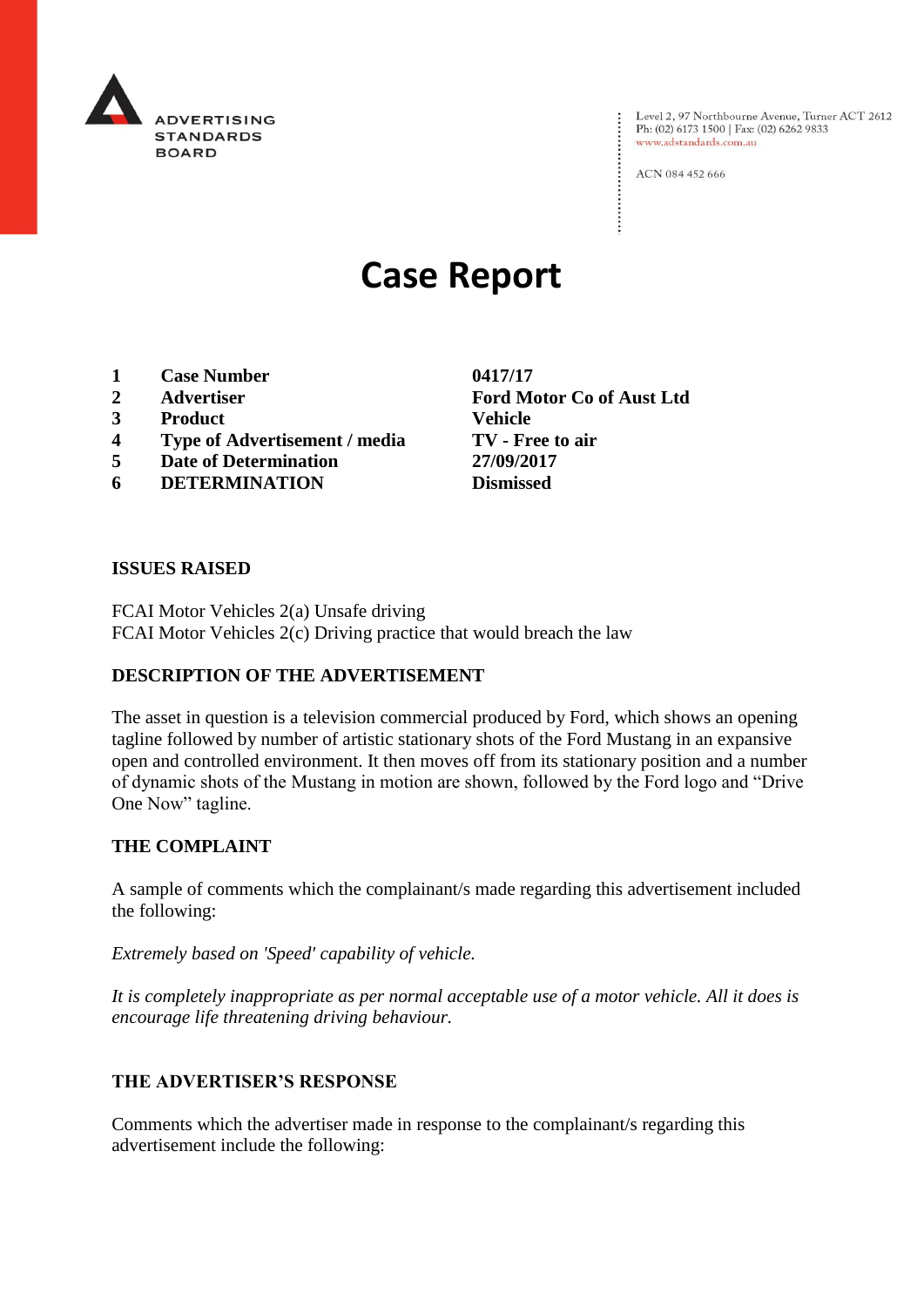*I refer to your email and letter in relation to a complaint received by the Advertising Standards Bureau (ASB) regarding a Ford Mustang television commercial (Mustang TVC).*

#### *Introduction:*

*I would like to emphasise that Ford Australia takes seriously its commitment to the AANA Code of Ethics (AANA Code) and the FCAI Voluntary Code of Practice for Motor Vehicle Advertising (FCAI Code), and we are aware of the potential impact that our advertising may have on members of the public. All of our advertising, including the Mustang TVC, are carefully reviewed in that context and is approved by legal counsel. In this instance, we firmly believe that the scenario depicted in the Mustang TVC does not breach the FCAI Code or the AANA Code, and accords with prevailing Community Standards.*

*Your letter suggests that the Mustang TVC may raise issues in relation to Section 2(a) (unsafe driving) and Section 2(c) (Driving practice that would breach the law) of the FCAI Code. Your letter also indicates that the Board will review the Mustang TVC against the entirety of Section 2 of the AANA Code. Accordingly, our response addresses these considerations.*

#### *Response to Complaint:*

*We have taken the complaint raised very seriously and the Mustang TVC has been carefully considered by our marketing team and legal counsel.*

*In response, we'd like to point out the following:*

*• The Ford Mustang is a rigorously designed, engineered, and tested high-performance sports car that adheres to all Australian Design Rules.*

*• The entire Mustang TVC was filmed on a closed tarmac runway at Goulburn Airport, New South Wales.*

*• A CAMS-licensed, professional driver was hired for filming the Mustang TVC and was behind the wheel of the Mustang at all times.*

*• Despite speed limits not applying to the private runway hired for filming, during the Mustang TVC the vehicle is travelling at 60-70 km/h, and any perception of speed is a result of dynamic filming and editing techniques designed to enhance the energy and excitement of the commercial. These include: the camera vehicle passing the Mustang at similar speed in the opposite direction, the camera panning past the Mustang in an opposing direction, and speeding up the captured footage during editing.*

*• The image of the Mustang's tachometer reaching 6,000rpm was filmed while the vehicle was stationary and in neutral. The tachometer displays the engine revolution frequency and does not indicate vehicle speed, as proven by the fact that the engine reached 6,000rpm while motionless. The vehicle will reach 6,000rpm in first gear at a speed of approximately 67 km/h, well below the 100 km/h default speed limit for non-urban roads in New South Wales.*

*• There were no "burnouts" performed during the Mustang TVC. A burnout is a technique used in drag racing to heat up the tyres, where the car is held stationary while the driven wheels are spun, causing smoke and heat from the friction between the tyres and road. The Ford Mustang is available overseas with a "Line-Lock" mode that facilitates easy execution of burnouts when drag racing at a private strip. This mode was specifically disabled for the Australian market so as to not encourage hooning or other dangerous behaviour. The image of the rear-wheel of the Mustang as it moves off from stationary was filmed in slow-motion, which means small slippage of the tyres against the tarmac are accentuated. This shot was included to show the Mustang's suspension and tyres capably harnessing the 530Nm of torque being sent through them by its 5.0L V8 engine during take-*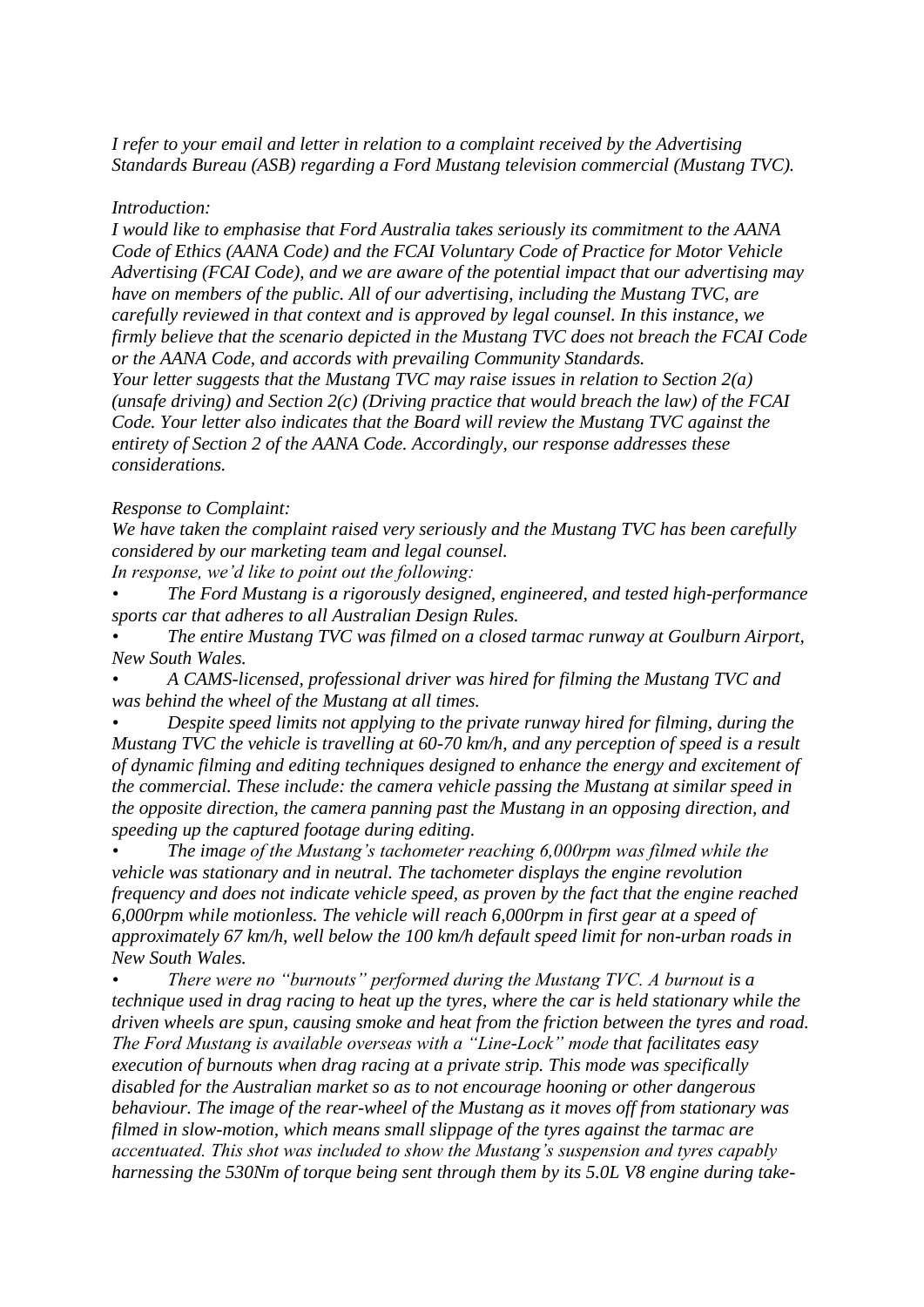## *We believe that given the Mustang TVC is depicted in an expansive and controlled environment filmed on a private runway, and that all shots of the Mustang are either stationary or driving in a controlled straight line at speeds well below the default speed limit, it does not at any stage encourage dangerous or "life threatening" behaviour as claimed by the complainant.*

*Issues arising under section 2 of the AANA Code*

*Ford Australia submits that in respect of Mustang TVC, no issues arise under section 2 of the AANA Code. The Mustang TVC:*

*• Does not portray people or depict material in a way which discriminates against or vilifies a person or section of the community on account of race, ethnicity, nationality, gender, age, sexual preference, religion, disability, mental illness or political belief (Section 2.1 of the AANA Code);*

*• Does not employ sexual appeal in a manner which is exploitative and degrading of any individual or group of people (Section 2.2 of the AANA Code);*

*• Does not present or portray violence unless it is justifiable in the context of the product or service advertised (Section 2.3 of the AANA Code);*

*• Does treat sex, sexuality and nudity with sensitivity to the relevant audience (Section 2.4 of the AANA Code);*

*• Does only use language which is appropriate in the circumstances (including appropriate for the relevant audience and medium) (Section 2.5 of the AANA Code); and*

*• Does not depict material contrary to prevailing community standards on health and safety (Section 2.6 of the AANA Code).*

*If the ASB considers that any other issues arise under the AANA code, Ford requests the opportunity to be informed of the ASB's views in that regard so that an appropriate response can be made.*

*Ford Australia strongly believes that the Mustang TVC does not breach the AANA Code. I trust that this correspondence adequately addresses the concern raised in the complaint referenced.*

## **THE DETERMINATION**

The Advertising Standards Board (Board) was required to determine whether the material before it was in breach of the Federal Chamber of Automotive Industries Voluntary Code of Practice for Motor Vehicle Advertising (the FCAI Code).

To come within the FCAI Code, the material being considered must be an advertisement. The FCAI Code defines an advertisement as follows: "matter which is published or broadcast in all of Australia, or in a substantial section of Australia, for payment or other valuable consideration and which draws the attention of the public, or a segment of it, to a product, service, person, organisation or line of conduct in a manner calculated to promote or oppose directly or indirectly that product, service, person, organisation or line of conduct".

The Board considered whether the advertisement was for a motor vehicle. Motor vehicle is defined in the FCAI Code as meaning: "passenger vehicle; motorcycle; light commercial vehicle and off-road vehicle". The Board determined that the Ford Mustang was a Motor

*off.*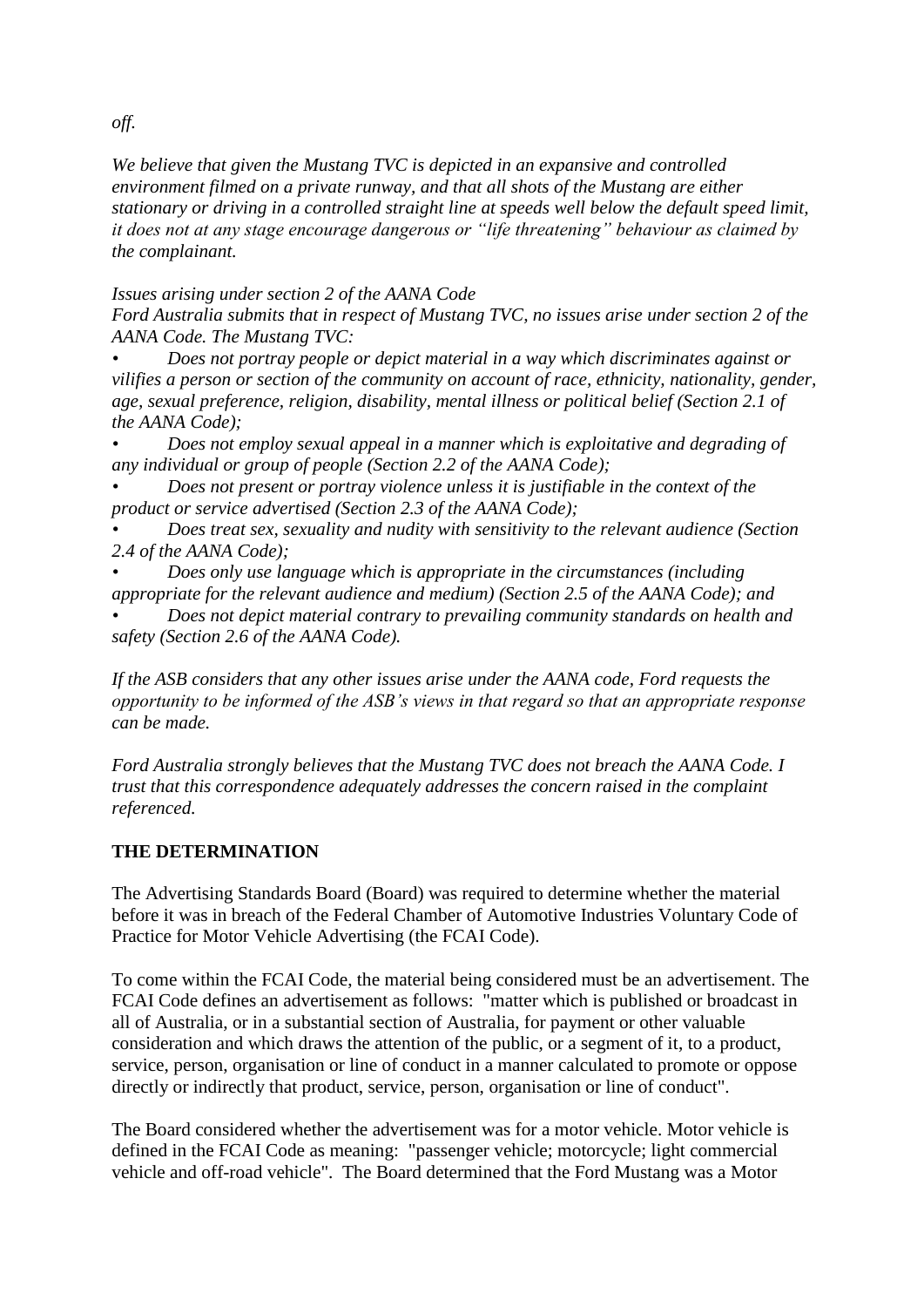vehicle as defined in the FCAI Code.

The Board determined that the material before it was an advertisement for a motor vehicle and therefore that the FCAI Code applied.

The Board noted the complainant's concerns that the advertisement depicts a vehicle doing a burnout, speeding, and reaching 6,000rpm.

The Board then analysed specific sections of the FCAI Code and their application to the advertisement.

The Board considered clause 2(a) of the FCAI Code. Clause 2(a) requires that: 'Advertisements for motor vehicles do not portray ...unsafe driving, including reckless or menacing driving that would breach any Commonwealth law or the law of any State or Territory in the relevant jurisdiction in which the advertisement is published or broadcast dealing with road safety or traffic regulation, if such driving were to occur on a road or roadrelated area, regardless of where the driving is depicted in the advertisement.'

The Board noted the examples given in the FCAI Code include: 'Vehicles travelling at excessive speed; sudden, extreme and unnecessary changes in direction and speed of a motor vehicle…or the apparent and deliberate loss of control of a moving motor vehicle.'

The Board noted that this television advertisement features the text on screen first that reads "don't watch from the bench." The vehicle is shown from the outside and is sitting in the open on a closed tarmac runway. The car is heard revving the engine before the rev counter is shown reaching over 6000 rpm and the car, does a burnout and takes off down the tarmac. The words read "drive one now."

The Board noted that the driving in the advertisement takes place on a closed tarmac and considered that although the vehicle appears to be travelling at speed, and revving the engine and doing a burnout, in the Board's view these driving practices are clearly in the context of a vehicle being driven in a controlled environment in order to demonstrate the handling capabilities of the Mustang. The Board considered that there is no suggestion in the advertisement that the driving depicted, would be appropriate for normal on-road driving. The Board acknowledged that the driving depicted in the advertisement would not be appropriate on a public highway but considered that in the context of a performance vehicle and whose target audience would include adults who are likely interested in modern performance cars, the actual content of the advertisement does not depict unsafe driving.

The Board considered that overall the advertisement does not portray any driving which is unsafe, or that would breach any Commonwealth law or the law of any State or Territory.

The Board determined that the advertisement did not breach Clause 2(a) of the FCAI Code.

The Board considered clause  $2(c)$  of the FCAI Code. Clause  $2(c)$  requires that 'Driving practices or other actions which would, if they were to take place on a road or road-related area, breach any Commonwealth law or the law of any State or Territory in the relevant jurisdiction in which the advertisement is published or broadcast directly dealing with road safety or traffic regulation.'